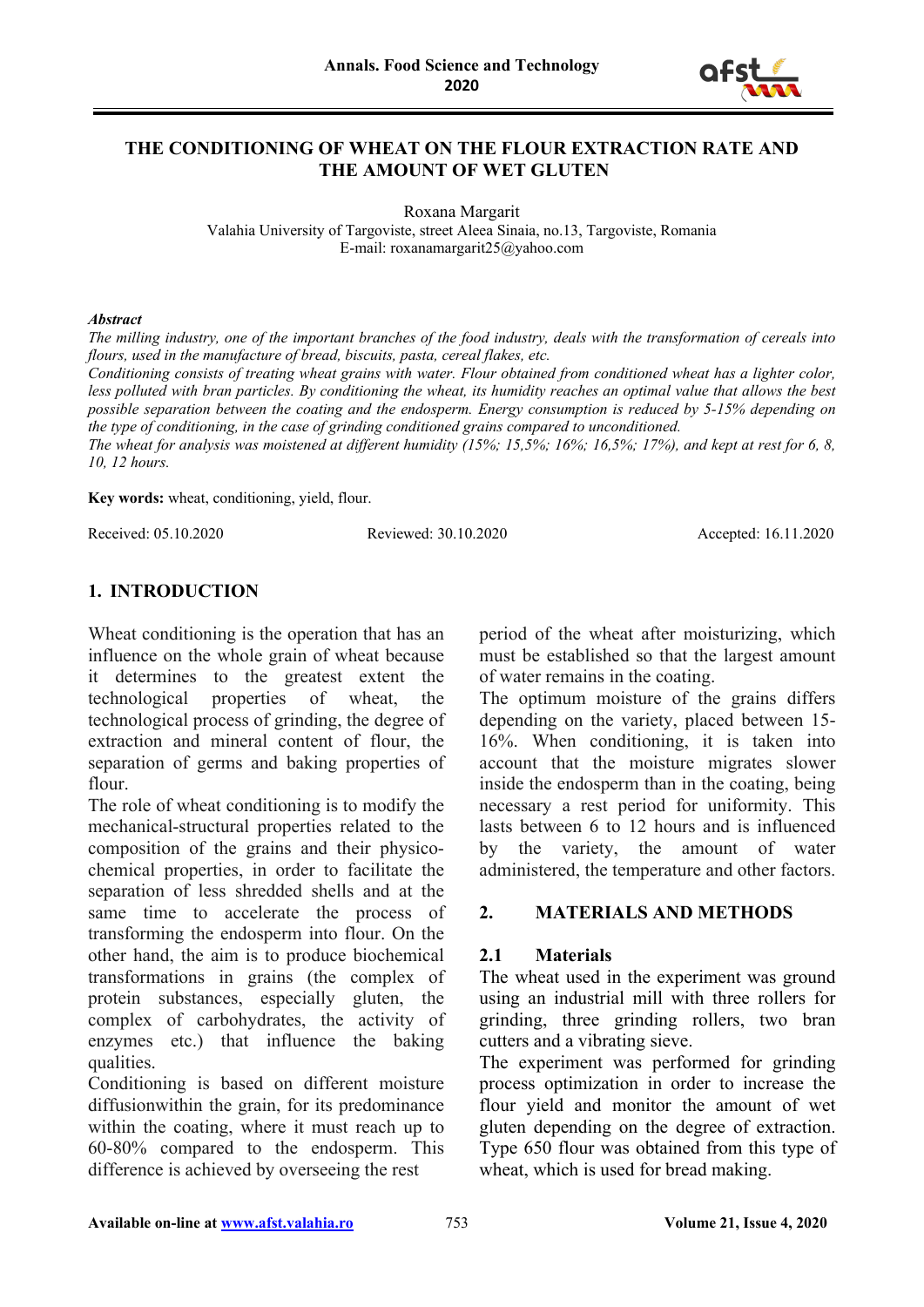

# **2.2 Methods**

### **2.2.1 Determination of wheat moisture**

Humidity represents the amount of water contained in the mass of wheat grains, expressed as percentage, compared to the maximum possible humidity of 100%.

The principle of the conductometric method: consists in modifying the conductivity of the device (humidimeter) by introducing the sample, since the electrical resistance of solid materials is inversely proportional to their humidity.

# **2.2.2 Determination of vitreosity**

Vitreosity indicates the degree of compaction of the endosperm in wheat grains. At a cross section through the wheat grain, vitreous (transparent) and floury (matte) areas can be observed. In the vitreous areas, the structure appears compacted, whereas in the floury areas, the structure appears less dense.

The principle of the method consists in examining the sectioned (or whole) wheat grains and determining the glassiness.

Theseed cutter(farinotom) consists of three superimposed discs, extended with handles, joined together in the middle by a screw, around which they can pivot. The third disc is provided with 50 alveoli over which the holes of the first disc overlap, and the second disc is a knife that passes between the upper perforated disc, and the one with alveoli.

After sectioning, the grains can also be counted:

- 1/4 vitreous, 1/3 vitreous, 1/2 vitreous and 1/1 vitreous.

# **Calculation formula.**

Glassiness is expressed as percentage and is calculated by the formula:

$$
\text{Vitreosity} = \left(A + \frac{B}{2}\right) \times \frac{100}{50} \quad \text{[%]}
$$

where:

 $A =$  the number of completely vitreous grains;

 $B =$  the number of partially vitreous grains;

 $50 =$  the number of grains in the sample taken for determination.

For bakery wheat, the minimum required vitreosity is 30% as per STAS.

### **2.2.3 The classic method of determining the amount of wet gluten:**

Form a 50% hydrated ground wheat doughwith 2% salt solution, the formed dough is washed with 2% salt solution until total removal of starch.

### **Calculation method:**

Wet gluten is calculated as percentage of the formula:

**Wet gluten** =  $\frac{m_1}{m}$  \* **100** (%), where:

 $m_1$  = the amount of gluten after washing and rinsing, (g);

 $m =$  the amount of ground wheat analyzed, (g). **Determination of the hectolitre mass of wheat**

The principle of the methodisweighing the wheat quanityfilling a cylindricalvessel, with a volume of 1 liter.

# **3. RESULTS AND DISCUSSIONS**

Wheat used in research had the following properties:

| <b>Table.</b> Froperues of wheat uthized in experiments |                            |       |  |  |
|---------------------------------------------------------|----------------------------|-------|--|--|
| Wheat                                                   | M.U.                       | Value |  |  |
|                                                         | $\left(\frac{0}{0}\right)$ | 14    |  |  |
| H.M.                                                    | (Kg/hl)                    | 75    |  |  |
| Vitreosity                                              | $\left(\frac{0}{0}\right)$ | 80    |  |  |
| Wet gluten                                              | $\frac{1}{2}$              | 28    |  |  |

**Table.1 Properties of wheat utilized in experiments**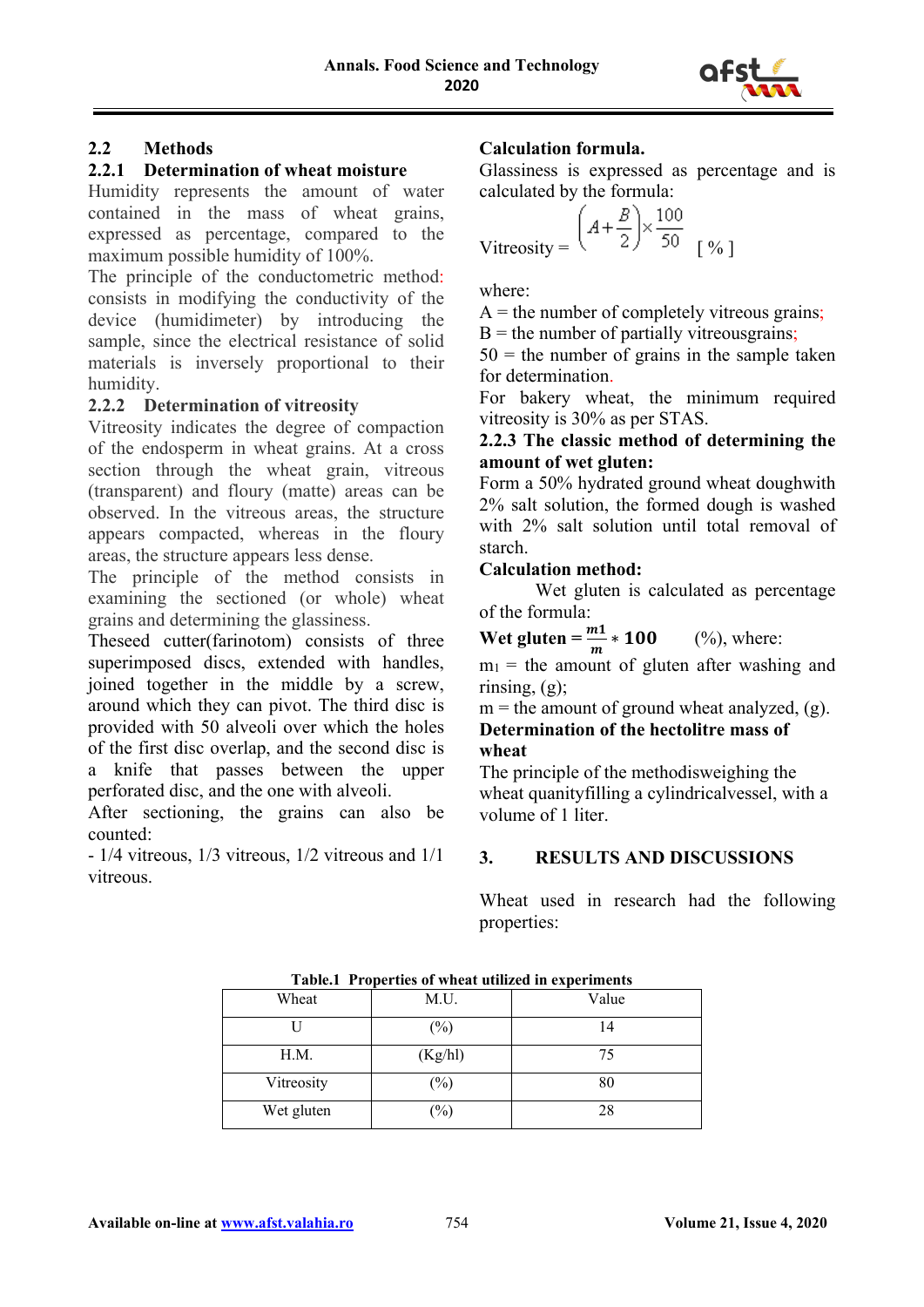

| Wheat with 80% vitreosity             | Rest time, h | Mill yield, (%) | Wet gluten,    |
|---------------------------------------|--------------|-----------------|----------------|
|                                       |              |                 | $\binom{0}{0}$ |
| Humidity after<br>conditioning 15 %   | 6            | 68              | 26             |
|                                       | 8            | 79              | 27             |
|                                       | 10           | 71              | 28             |
|                                       | 12           | 72              | 28             |
| Humidity after<br>conditioning 15,5 % | 6            | 69,5            | 27             |
|                                       | 8            | 71              | 27             |
|                                       | 10           | 71,8            | 28             |
|                                       | 12           | 72,5            | 28             |
| Humidity after<br>conditioning 16 %   | 6            | 73              | 28             |
|                                       | 8            | 72,5            | 28             |
|                                       | 10           | 74              | 29             |
|                                       | 12           | 76              | 30             |
| Humidity after<br>conditioning 16,5 % | 6            | 73              | 29             |
|                                       | 8            | 75              | 30             |
|                                       | 10           | 76              | 30             |
|                                       | 12           | 78              | 31             |
| Humidity after<br>conditioning 17 %   | 6            | 70              | 29             |
|                                       | 8            | 73              | 29             |
|                                       | 10           | 75              | 30             |
|                                       | 12           | 76              | 30             |

**Table.2 Centralization of results**



**Figure 1. Flour yield depending on wheat moisture and rest period**

The wheat sample with 15% moisture registered a maximum yield of 72% aftera rest period of 12

### hours.

The wheat sample subjected to the conditioning operation with 15.5% moisture registered a maximum yield (72.5%) aftera rest period of 12 hours.

The sample with 16% moisture registered a maximum yield (76%) aftera rest period of 12 hours following its moistening.

The sample with 16.5%moisture recorded the highest yield (78%) aftera rest period of 12 hours.

The sample with17% moisture recorded a maximum yield of 75% aftera rest period of 12 hours.